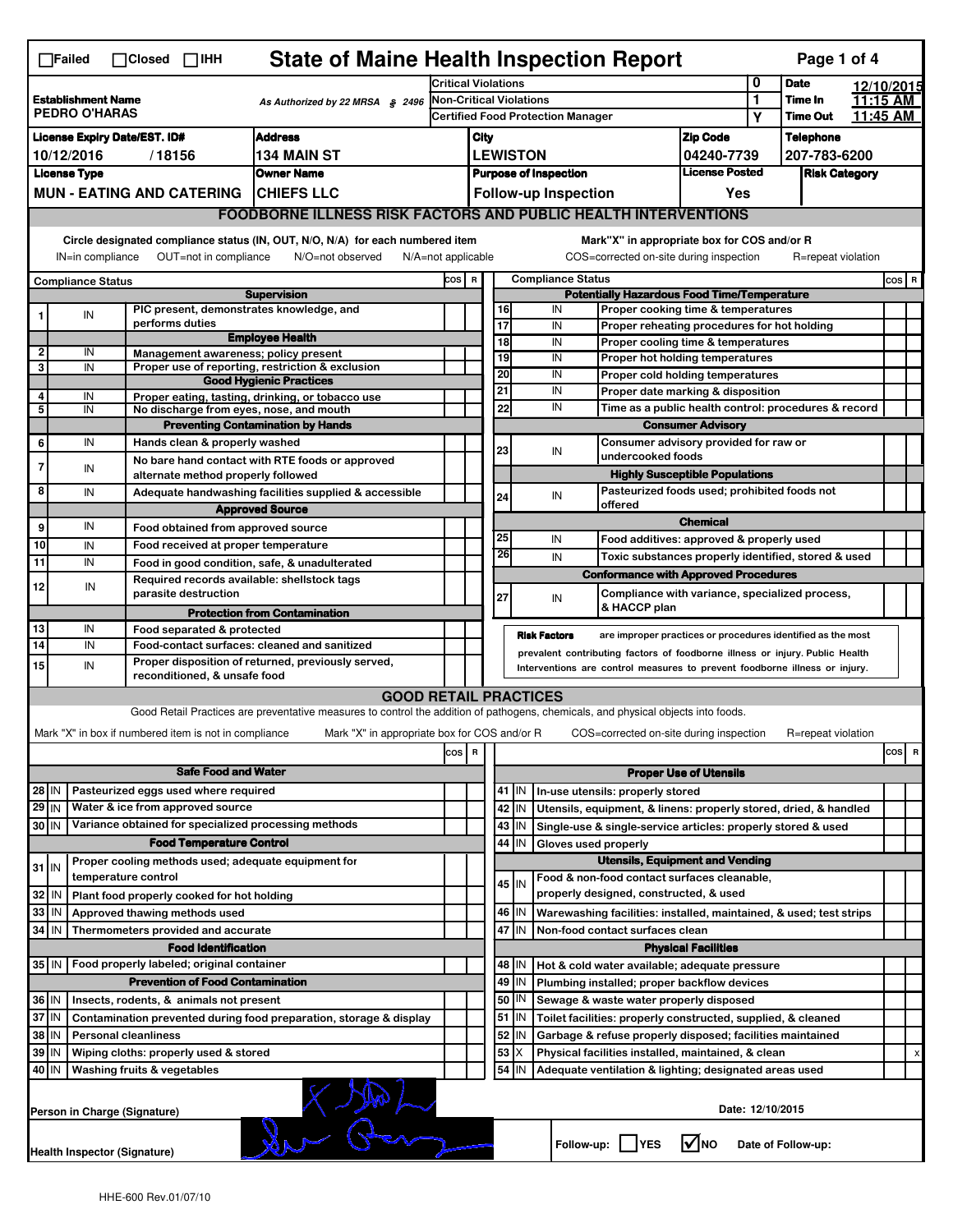|                                                      |                                      |                    | <b>State of Maine Health Inspection Report</b> | Page 2 of 4  |                                |                                  |
|------------------------------------------------------|--------------------------------------|--------------------|------------------------------------------------|--------------|--------------------------------|----------------------------------|
| <b>Establishment Name</b><br><b>PEDRO O'HARAS</b>    | As Authorized by 22 MRSA             | 12/10/2015<br>Date |                                                |              |                                |                                  |
| License Expiry Date/EST. ID#<br>10/12/2016<br>/18156 | <b>Address</b><br><b>134 MAIN ST</b> |                    | City / State<br><b>LEWISTON</b>                | /ME          | <b>Zip Code</b><br> 04240-7739 | <b>Telephone</b><br>207-783-6200 |
|                                                      |                                      |                    | <b>Temperature Observations</b>                |              |                                |                                  |
| Location                                             | Temperature                          |                    |                                                | <b>Notes</b> |                                |                                  |
| hot water                                            | 110 plus                             |                    |                                                |              |                                |                                  |
| re-fried beans                                       | 140 plus                             | hh                 |                                                |              |                                |                                  |
| cooler                                               | 40                                   |                    |                                                |              |                                |                                  |
| ground beef                                          | 140 plus                             | HH                 |                                                |              |                                |                                  |



**Date: 12/10/2015**

**Health Inspector (Signature)**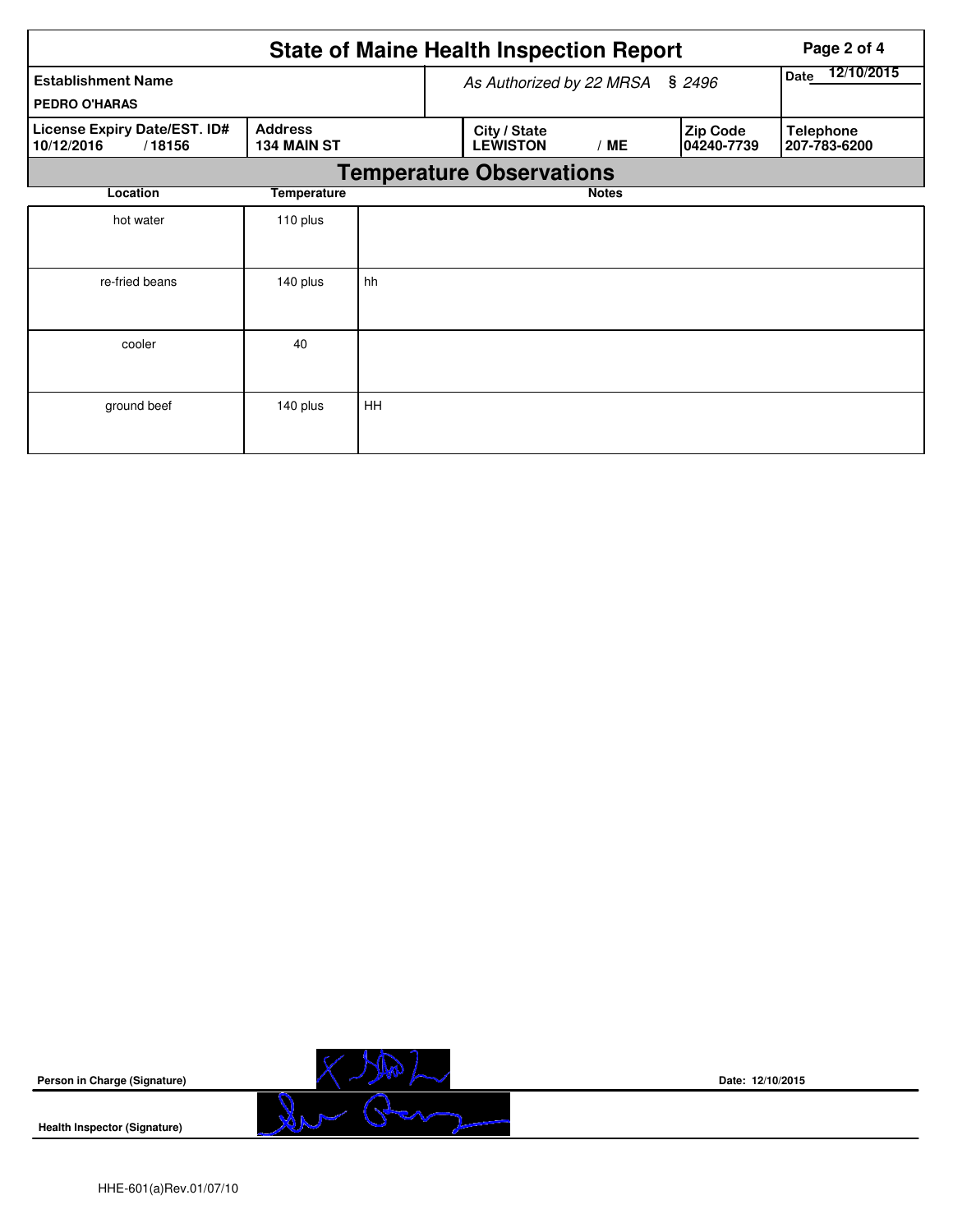| <b>State of Maine Health Inspection Report</b><br>Page 3 of 4                                                                                      |                                      |                                 |           |                               |  |  |  |  |  |
|----------------------------------------------------------------------------------------------------------------------------------------------------|--------------------------------------|---------------------------------|-----------|-------------------------------|--|--|--|--|--|
| <b>Establishment Name</b><br><b>PEDRO O'HARAS</b>                                                                                                  | 12/10/2015<br>Date                   |                                 |           |                               |  |  |  |  |  |
| License Expiry Date/EST. ID#<br>10/12/2016<br>/18156                                                                                               | <b>Address</b><br><b>134 MAIN ST</b> | City / State<br><b>LEWISTON</b> | <b>ME</b> | <b>Zip Code</b><br>04240-7739 |  |  |  |  |  |
| <b>Observations and Corrective Actions</b>                                                                                                         |                                      |                                 |           |                               |  |  |  |  |  |
| Violations cited in this report must be corrected within the time frames below, or as stated in sections<br>8-405.11 and 8-406.11 of the Food Code |                                      |                                 |           |                               |  |  |  |  |  |

53: 6-201.13.(A): N: Floor and wall junctures are not enclosed and sealed.

INSPECTOR NOTES:



**Date: 12/10/2015**